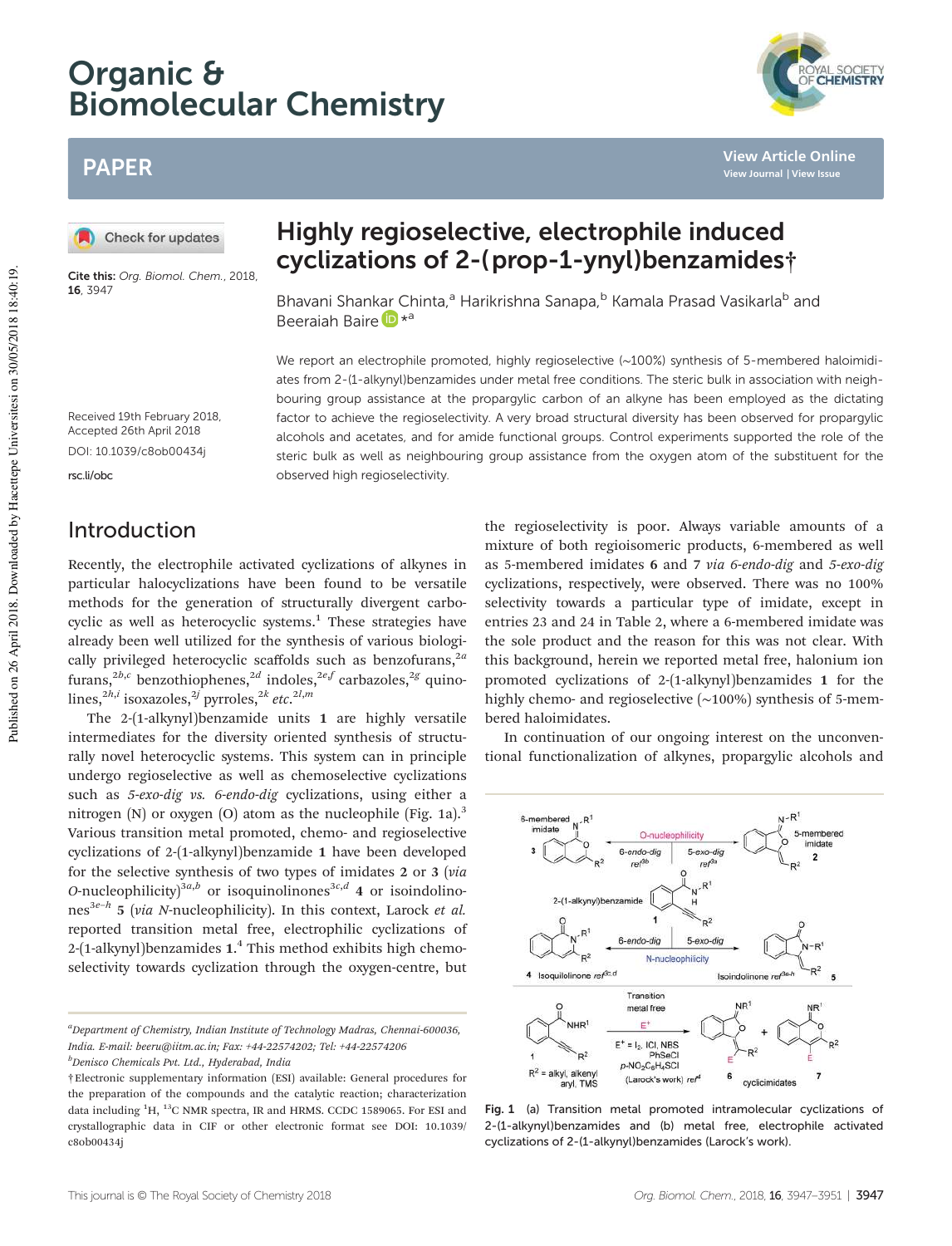

Scheme 1 Our design for a steric bulk directed, regioselective synthesis of 5-membered haloimidates.

their derivatives,<sup>5</sup> we chose to explore the reactivity of  $2-(1-\epsilon)$ alkynyl)benzamides 1 under metal free conditions. In organic synthesis, the steric bulk of the substituents plays a key role in the regio- as well as stereoselectivity of any particular reaction.<sup>6</sup> Inspired by this approach, we envisioned that keeping a sterically bulky (mostly tertiary) carbon on the terminus of the alkyne of 2-(1-alkynyl)benzamide 8, *i.e.*, at the propargylic position, might prevent the halonium (X<sup>+</sup> ) activated *6*-*endo*-*dig* process and provide access exclusively to the 5-membered haloimidates 9, through *5*-*exo*-*dig* cyclization (Scheme 1).

#### Results and discussion

To test our hypothesis, we chose a dimethylpropargylic alcohol containing *o*-benzamide 10a as the model substrate. When 10a was treated with *N*-iodosuccinimide (NIS, 1.2 equiv.) in THF at RT (Table 1, entry 1), the expected 5-membered iodoimidate 11a *via 5*-*exo*-*dig* cyclization was isolated in 42% yield after 30 min. There was no detection of the *6*-*endo*-*dig* product 12a. Pleased by this result and in order to improve the yield of 11a,

| Table 1 Reaction optimization study |                             |                                                           |                        |                                                    |                 |
|-------------------------------------|-----------------------------|-----------------------------------------------------------|------------------------|----------------------------------------------------|-----------------|
|                                     | Ph<br>Me<br>Me<br>ÒН<br>10a | E <sup>+</sup> Reagent<br>(1.2 equiv.)<br>solvent<br>temp | N <sub>Bn</sub><br>11a | <b>NBn</b><br>Me<br>`OH<br>Me<br>12a, not observed | Me<br>`OH<br>Me |
| $Entry^a$                           | Reagent                     | Solvent                                                   | Temp. $({}^{\circ}C)$  | Time (min)                                         | Yield $(\% )$   |
| $\mathbf{1}$                        | NIS                         | THF                                                       | RT                     | 30                                                 | 42              |
| 2                                   | <b>NIS</b>                  | EtOAc                                                     | RT                     | 15                                                 | 68              |
| 3                                   | <b>NIS</b>                  | $\mathrm{CCI}_4$                                          | RT                     | 15                                                 | 70              |
| $\overline{4}$                      | <b>NIS</b>                  | CHCI <sub>3</sub>                                         | RT                     | 15                                                 | 72              |
| 5                                   | <b>NIS</b>                  | CH <sub>3</sub> CN                                        | RT                     | 15                                                 | 82              |
| 6                                   | <b>NIS</b>                  | MeOH                                                      | RT                     | 15                                                 | 84              |
| 7                                   | NIS                         | Toluene                                                   | RT                     | 15                                                 | 86              |
| 8                                   | <b>NIS</b>                  | Acetone                                                   | RT                     | 15                                                 | 89              |
| 9                                   | <b>NIS</b>                  | $1,2$ -DCE                                                | RT                     | 15                                                 | 95              |
| 10                                  | <b>NIS</b>                  | $CH_2CI_2$                                                | RT                     | 15                                                 | 95              |
| 11                                  | <b>NIS</b>                  | $1,2$ -DCE                                                | 55                     | 10                                                 | 91              |
| 12                                  | <b>NIS</b>                  | $1,2$ -DCE                                                | 80                     | 5                                                  | 87              |
| 13                                  | <b>NIS</b>                  | $1,2$ -DCE                                                | 100                    | 5                                                  | 86              |
| 14                                  | $I_2$                       | $CH_2Cl_2$                                                | RT                     | 15                                                 | 86              |
| 15                                  | <b>NBS</b>                  | $CH_2Cl_2$                                                | RT                     | 30                                                 | 79              |

*a* In all of the above cases, the starting compound 10a was completely consumed.

we next performed this reaction in various solvents keeping the amount of NIS (1.2 equiv.) constant. In all the solvents screened, such as ethyl acetate, carbon tetrachloride, chloroform, acetonitrile, methanol, toluene, acetone, 1,2-dichloroethane (1,2-DCE) and dichloromethane (entries 2–10), the substrate 10a underwent a smooth cyclization to yield the iodoimidate 11a in very good yields (68–95%). None of these solvents gave any traces of the corresponding 6-membered imidate 12a.

Next, the reaction was performed at elevated temperatures (55, 80 and 100  $\degree$ C; entries 11–13) employing 1,2-DCE as the solvent. We observed reduced reaction times and yields of the product 11a as the temperature increased. When iodine was employed as the electrophile (entry 14) in  $CH_2Cl_2$ , the yield of 11a was 86%. With *N*-bromosuccinimide (NBS), the reaction was relatively slower (30 min) to yield the corresponding 5-membered bromoimidate 13a in 79% yield. When we performed the reaction at elevated temperatures with NBS, a decrease in yields of  $13a$  was observed.<sup>7</sup> Hence, for the regioselective synthesis of the corresponding 5-membered haloimidates, we chose the optimized conditions shown in entries 9, 10 and 15.

Having the best conditions in hand, we turned our attention to evaluate the scope of this transformation (Scheme 2). Structurally divergent, cyclic and acyclic propargylic alcohols 10b–h were employed. All these substrates 10b–h were found to be compatible under standard reaction conditions and resulted in the formation of the corresponding highly functionalized iodoimidates 11b–h in excellent yields (up to 98%) within short reaction times (15–30 min). To unambiguously confirm the regio- and stereoselective formation of the 5-membered iodoimidate, a single crystal X-ray diffraction analysis for compound 11d was also performed.<sup>8</sup>

Subsequently, various amides 14a–h possessing divergent aliphatic amines, electron rich as well as electron poor anilines, and 3,5-disubstituted anilines were also employed against the *gem*-dimethylpropargylic alcohol (Scheme 3). Though the electronic properties of the nitrogens are varyingly different, all the amides gave excellent yields (up to 95%) of the corresponding iodoimidates 15a–h. However, for none of



Scheme 2 Scope study of propargylic alcohols. Reaction conditions: NIS (1.2 equiv.), RT, CH<sub>2</sub>Cl<sub>2</sub>, 15-30 min.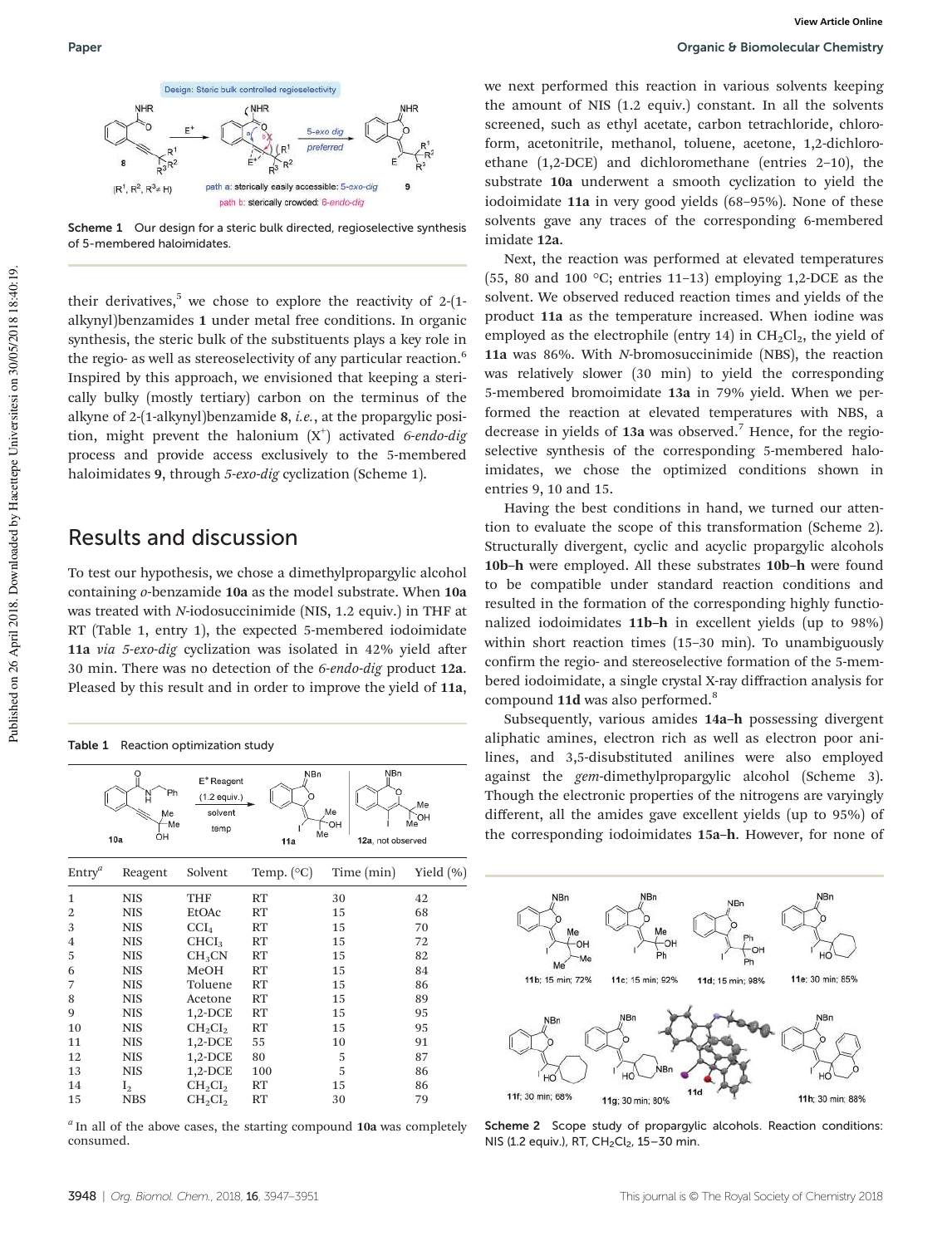

Scheme 3 Scope study of amides (amines). Reaction conditions: NIS  $(1.2 \text{ equiv.})$ , RT, CH<sub>2</sub>Cl<sub>2</sub>, 15-30 min.

the substrates, the competitive six-membered product was observed. We had also employed a substrate 14i possessing a free CONH<sup>2</sup> (*i.e.*, unsubstituted amide) under standard reaction conditions. Surprisingly, the starting compound 14i was consumed with time, but no identifiable products were observed.

Next, we extended this transformation to employ NBS as the electrophilic bromonium ion source, against electronically variable amides and propargylic alcohols (Scheme 4). In all the cases, the reaction was clean and smooth to yield the corresponding bromoimidates 13a–h in excellent yields (up to 98%). The reactions were found to be slower in comparison with their iodonium counterparts (Schemes 2 and 3).

We have further employed this strategy with various *tert*propargylic acetates against different benzamides 16a–c. Both iodonium as well as bromonium ion promoted cyclizations were efficient and highly selective towards the corresponding 5-membered haloimidates 17a–19a, 17a′ and 18a′. In none of the cases, the competitive *6*-*endo*-*dig* products were observed (Scheme 5).



Scheme 4 Employing N-bromosuccinimide as the electrophilic source. Reaction conditions: NIS (1.2 equiv.), RT,  $CH<sub>2</sub>Cl<sub>2</sub>$ , 15-30 min.



Scheme 5 Extension to propargylic acetates. Reaction conditions: NIS (1.2 equiv.), RT, CH<sub>2</sub>Cl<sub>2</sub>, 15-30 min.

In order to verify any possibility of neighbouring group assistance from the Lewis basic (nucleophilic) oxygen of either a hydroxyl or acetate group in the observed regioselectivity, we have performed this reaction with 2-(alkynyl)benzamides 20a-c which lack the oxygen atom. Delightfully, the reactions were clean with both trimethylsilylethyne 20a and triethylsilylethyne 20b under standard reaction conditions, and resulted in an exclusive formation of the respective 5-membered iodoimidates 21a and 21b in good yields. On the other hand, in the case of 20c, which is carrying a *tert*-butyl group, the 5-membered iodoimidate 21c was isolated as a major product (75% yield) along with a very minor amount (3% yield) of a mixture of two products including possibly the 6-membered iodoimidate (see the ESI for  ${}^{1}$ H-NMR<sup>†</sup>). This suggests that there may possibly be a neighbouring group assistance (from the oxygen atom of the hydroxyl or acetoxy group) in addition to the steric bulk of the propargylic carbon in controlling the observed regioselectivity (Scheme 6).

Subsequently, we also subjected 2-(1-alkynyl)benzamides 22 and 23 possessing phenyl and *n*-butyl groups (smaller in size), respectively, on the terminus of the alkyne to standard reaction conditions. Agreeably, in both cases, a mixture of *5*-*exo*-*dig* and *6*-*endo*-*dig* products 24a and 24b (6.4 : 1) and 25a and 25b  $(8.5:1)$ , respectively, was isolated. This observation supports the need for a tertiary carbon (*i.e.*, steric bulk) and the neighbouring group assistance at the propargylic position to induce the selectivity towards the *5*-*endo*-*dig* cyclization (Scheme 7).

Finally, we converted one of the iodo-imidates 11a into a highly conjugated, hybrid-polyheterocyclic system 26 employ-



Scheme 6 Control experiments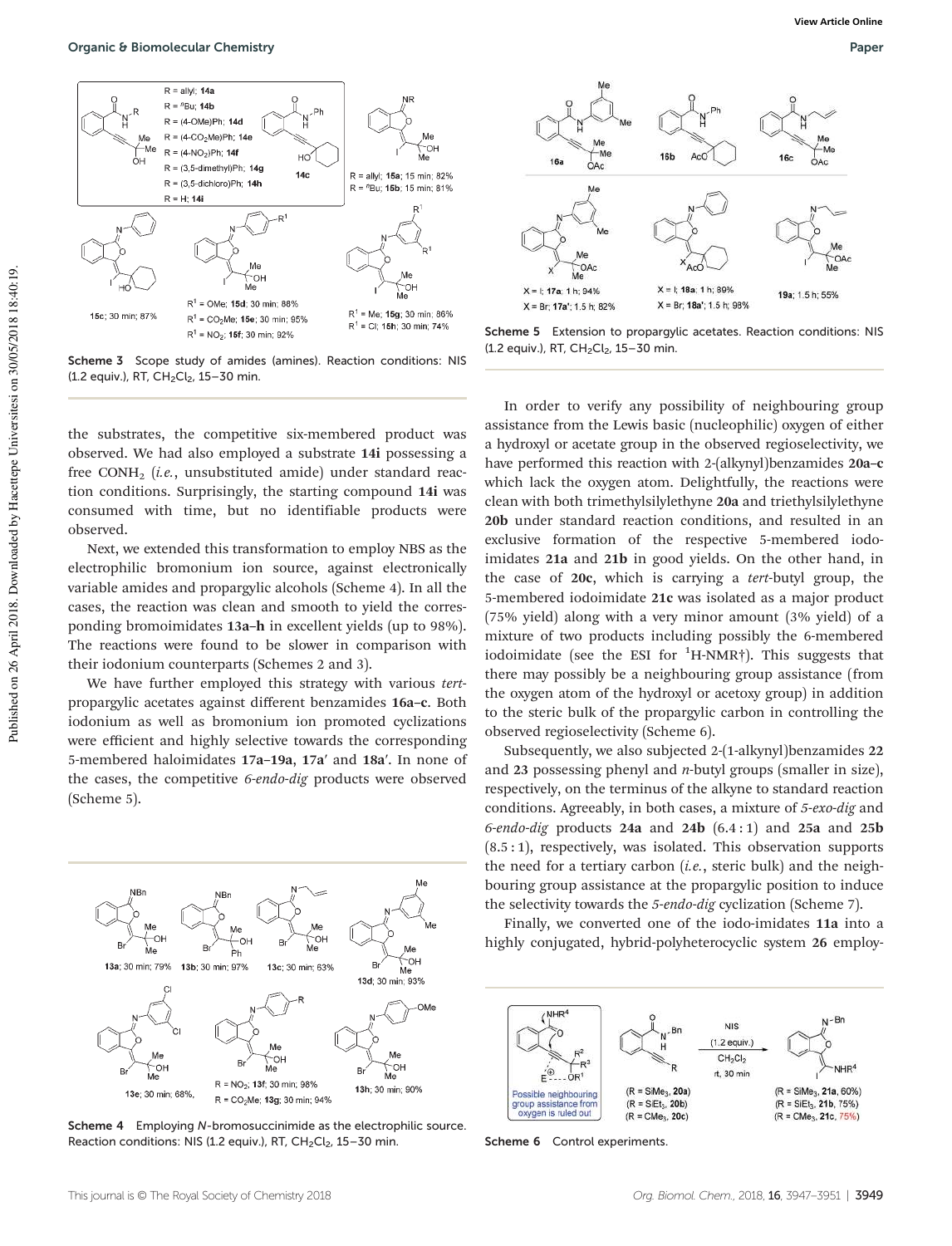

Scheme 7 Testing the standard reaction conditions of substrates locking tertiary propargylic carbons and co-ordinating atoms.



Scheme 8 Preparation of a furanyl-imidate hybrid-heterocyclic framework.

ing a two-step protocol (Scheme 8). The Sonogashira coupling of 11a with phenylacetylene followed by a *5*-*endo*-*dig* cyclization of the resulting homopropargylic alcohol 27 in the presence of  $Ag(i)$  gave the furanylidine-isobenzofuran derivative 26 in excellent yield (67% for two steps).

### **Conclusions**

In conclusion, we have developed a metal free process for the highly regioselective (∼100%) synthesis of 5-membered haloimidates from 2-(1-alkynyl)benzamides. We employed the steric bulk in association with neighbouring group assistance of the substituent present at the propargylic carbon of an alkyne as the directing factor to achieve the regioselectivity. A very broad structural generality has been seen in terms of propargylic alcohols, propargylic acetates, and amide functional groups. Control experiments revealed the fact that the steric bulk and neighbouring group assistance from the hydroxyl or acetate functionality are responsible for the observed regioselectivity.

## Conflicts of interest

There are no conflicts of interest to declare.

### Acknowledgements

We thank the Indian Institute of Technology Madras, Chennai, for the infrastructural facilities. We acknowledge the financial support from the CSIR-INDIA (No. 02(0209)/14/EMR-II) and Denisco Chemicals Pvt. Ltd Hyderabad (RB/16-17/CHY/002/ DENI/BEER). BSC thanks the IIT Madras for the HTRA fellowship. We thank Mr Ramkumar for single crystal X-ray analysis.

## Notes and references

- 1 (*a*) R. C. Larock, in *Acetylene Chemistry. Chemistry, Biology, and Material Science*, ed. F. Diederich, P. J. Stang and R. R. Tykwinski, Wiley-VCH, New York, 2005, ch. 2, pp. 51–99; (*b*) B. Godoi, R. F. Schumacher and G. Zeni, *Chem. Rev.*, 2011, 111, 2937.
- 2 (*a*) D. Yue, T. Yao and R. C. Larock, *J. Org. Chem.*, 2005, 70, 10292; (*b*) T. Yao, X. Zhang and R. C. Larock, *J. Org. Chem.*, 2005, 70, 7679; (*c*) S. P. Bew, G. M. M. El-Taeb, S. Jones, D. W. Knight and W. Tan, *Eur. J. Org. Chem.*, 2007, 5759; (*d*) D. Yue and R. C. Larock, *J. Org. Chem.*, 2002, 67, 1905; (*e*) J. Barluenga, M. Trincado, E. Rubio and J. M. González, *Angew. Chem., Int. Ed.*, 2003, 42, 2406; (*f*) D. Yue, T. Yao and R. C. Larock, *J. Org. Chem.*, 2006, 71, 62; (*g*) C.-C. Chen, S.-C. Yang and M.-J. Wu, *J. Org. Chem.*, 2011, 76, 10269; (*h*) X. Zhang, M. A. Campo, T. Yao and R. C. Larock, *Org. Lett.*, 2005, 7, 763; (*i*) Z. Huo, I. D. Gridnev and Y. Yamamoto, *J. Org. Chem.*, 2010, 75, 1266; ( *j*) J. P. Waldo and R. C. Larock, *J. Org. Chem.*, 2007, 72, 9643; (*k*) D. W. Knight, A. L. Redfern and J. Gilmore, *Chem. Commun.*, 1998, 2207; For other examples, see: (*l*) S. Mehta and R. C. Larock, *J. Org. Chem.*, 2010, 75, 1652; (*m*) T. R. Appel, N. A. M. Yehia, U. Baumeister, H. Artung, R. Kluge, D. Ströhl and E. Fanghänel, *Eur. J. Org. Chem.*, 2003, 47–53.
- 3 (*a*) C. Schlemmer, L. Andernach, D. Schollmeyer, B. F. Straub and T. Opatz, *J. Org. Chem.*, 2012, 77, 10118; (*b*) G. Liu, Y. Zhou, D. Ye, D. Zhang, X. Ding, H. Jiang and H. Liu, *Adv. Synth. Catal.*, 2009, 351, 2605; (*c*) C. Yang, X. Zhang, D. Z. Negrerie, Y. Du and K. Zhao, *J. Org. Chem.*, 2015, 80, 5320; (*d*) R. G. Chary, G. Dhananjaya, K. V. Prasad, S. Vaishaly, Y. S. S. Ganesh, B. K. Dulla, K. S. Kumar and M. Pal, *Chem. Commun.*, 2014, 50, 6797; (*e*) N. G. Kundu and M. W. Khan, *Tetrahedron Lett.*, 1997, 38, 6937; (*f*) C. Kanazawa and M. Terada, *Chem.* – *Asian J.*, 2009, 4, 1668; (*g*) G. Bianchi, M. Chiarini, F. Marinelli, L. Rossi and A. Arcadi, *Adv. Synth. Catal.*, 2010, 352, 136; (*h*) D. Brahmchari, A. K. Verma and S. Mehta, *J. Org. Chem.*, 2018, 83, 3339; (*i*) N. Sakai, K. Annaka, A. Fijita, A. Sato and T. Konakahara, *J. Org. Chem.*, 2008, 73, 4160; (*j*) S. Mehta, J. P. Waldo, B. Neuenswander, G. H. Lushington and R. C. Larock, *ACS Comb. Sci.*, 2013, 15, 247; (*k*) X. Bantreil, A. Bourderioux, P. Mateo, C. E. Hagerman, M. Selkti, E. Brachet and P. Belmont, *Org. Lett.*, 2016, 18, 4814; (*l*) T. Yao and R. C. Larock, *J. Org. Chem.*, 2003, 68, 5936; (*m*) R. Mancuso, I. Ziccarelli, D. Armentano, N. Marino, S. V. Giofre and B. Gabriele, *J. Org. Chem.*, 2014, 79, 3506; (*n*) G. Qiu, Y. Li, L. Ma and H. Zhou, *Org. Chem. Front.*, 2017, 4, 1069.
- 4 (*a*) T. Yao and R. C. Larock, *J. Org. Chem.*, 2005, 70, 1432; (*b*) S. Mehta, T. Yao and R. C. Larock, *J. Org. Chem.*, 2012, 77, 10938.
- 5 (*a*) P. Tharra and B. Baire, *Chem. Commun.*, 2016, 52, 12147;
	- (*b*) P. Tharra and B. Baire, *Chem. Commun.*, 2016, 52, 14290;
	- (*c*) P. Tharra and B. Baire, *Chem. Eur. J.*, 2017, 23, 2014;